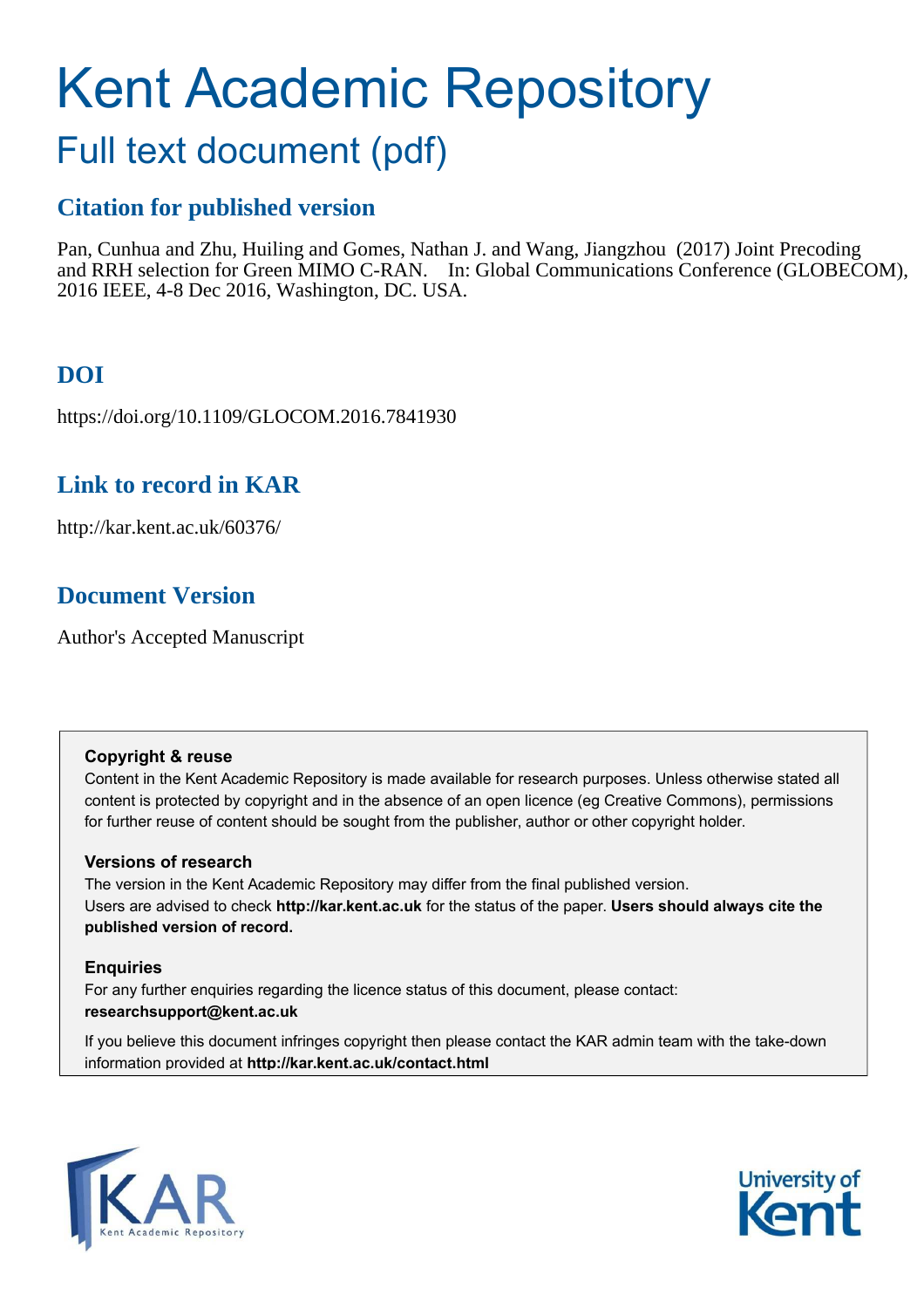# Joint Precoding and RRH selection for Green MIMO C-RAN

Cunhua Pan, Huiling Zhu, Nathan J. Gomes and Jiangzhou Wang School of Engineering and Digital Arts, University of Kent, Canterbury, Kent, United Kingdom Email:{ C.Pan, H.Zhu, N.J.Gomes, J.Z.Wang}@kent.ac.uk

*Abstract***—This paper jointly optimizes the precoding matrices and the set of active remote radio heads (RRHs) to minimize the network power consumption for a cloud radio access network (C-RAN) where both the RRHs and users all have multiple antennas. Both users' rate requirements and per-RRH power constraints are considered. Due to these conflicting constraints, this optimization problem may be infeasible. We propose to solve this problem with two phases. In Phase I, a new approach is proposed to check the feasibility of the original problem. If the feasibility is guaranteed, in Phase II, a low-complexity algorithm is proposed to solve the original optimization problem. Simulation results demonstrate the rapid convergence of the proposed algorithms and the benefits of equipping multiple antennas at the user side.**

#### I. INTRODUCTION

Recently, C-RAN has been proposed as a promising solution to support the exponential growth of mobile data traffic [1], [2]. In C-RAN, all the baseband processing is performed at the baseband unit (BBU) pool, while the remote radio heads (RRHs) perform the basic functionalities of signal processing [3], [4] and are connected to the BBU pool via fiber links. Hence, centralized signal processing can be realized and significant performance gains can be achieved. In addition, the RRHs can be densely deployed with low operation cost due to their simple functionalities, which can reduce the average access distance for the users. Despite these merits, the power consumption issue should be resolved. When a large number of RRHs are deployed in the network, the network power consumption of the C-RAN will become considerable due to the increasing circuit power consumption of the RRHs. Fortunately, it was reported in [5] that the traffic load varies substantially over both time and space due to user mobility and varying channel state. Hence, the network power can be significantly reduced by putting some RRHs with light load into sleep mode while maintaining the quality of service (QoS) requirements of the users, which is the focus of this paper.

Recently, the network power minimization problem for C-RAN has been extensively studied in [6]–[11]. However, all of the above researches only considered the single-antenna user (SAU) case. With the increasing development in antenna technology [12], it is possible to equip the wireless devices with multiple antennas. Unfortunately, the above techniques dealing with the SAU case cannot be extended directly to the multiple-antenna user (MAU) case. The reasons are as follows. Firstly, since the rate constraints and power constraints are conflicting with each other, this problem may be infeasible. In the SAU networks, the rate requirements can be equivalently represented as signal-to-interference-plus-noise ratio (SINR) constraints, which can be transformed into an SOCP problem. Hence, the feasibility of the original problem can be easily checked by solving the SOCP feasibility problem. However, the rate constraints in the MAU case is non-convex and much more complex, which cannot be transformed into the SOCP formulation as in the SAU case. Hence, new techniques need to be developed to check the feasibility of the original problem. Secondly, even though the original problem is checked to be feasible, how to solve it is still difficult, since it cannot be transformed into an SOCP problem as in the SAU case. Recently, [13] proposed the weighted minimum mean square error (WMMSE) method to solve the rate maximization problem for multiple-input multiple-output (MIMO) interfering broadcast channels. However, the rate expression is in the objective function, rather than in the constraints.

This paper considers the joint RRH and precoding optimization problem with the objective of minimizing the network power in the MAU based C-RAN. We divide the solution into two phases: feasibility checking and algorithm design. The main contributions of this paper are summarized as follows:

- 1) In Phase I, a new approach is proposed to check the feasibility of the network power minimization problem by solving an alternative problem, where one auxiliary variable is introduced. This alternative problem is always feasible. The introduced auxiliary variable is proved to be increasing during the iterative procedure of the FBC algorithm.
- 2) In Phase II, a low-complexity algorithm is proposed to solve the original network power minimization problem if it is declared to be feasible in Phase I. Specifically, the re-weighted  $l_1$ -norm minimization method is adopted to convert the original non-smooth optimization problem into a series of smooth weighted power minimization (WPM) problems.

#### II. SYSTEM MODEL AND PROBLEM FORMULATION

#### *A. System model*

Consider a downlink C-RAN consisting of  $I$  RRHs and  $K$ users, where each RRH is equipped with  $M$  transmit antennas and each user has  $N$  receive antennas, as shown in Fig. 1. In this architecture, there is a BBU pool that centrally controls the whole network. It is assumed that each RRH is connected to the BBU pool via a high-speed transport link and the BBU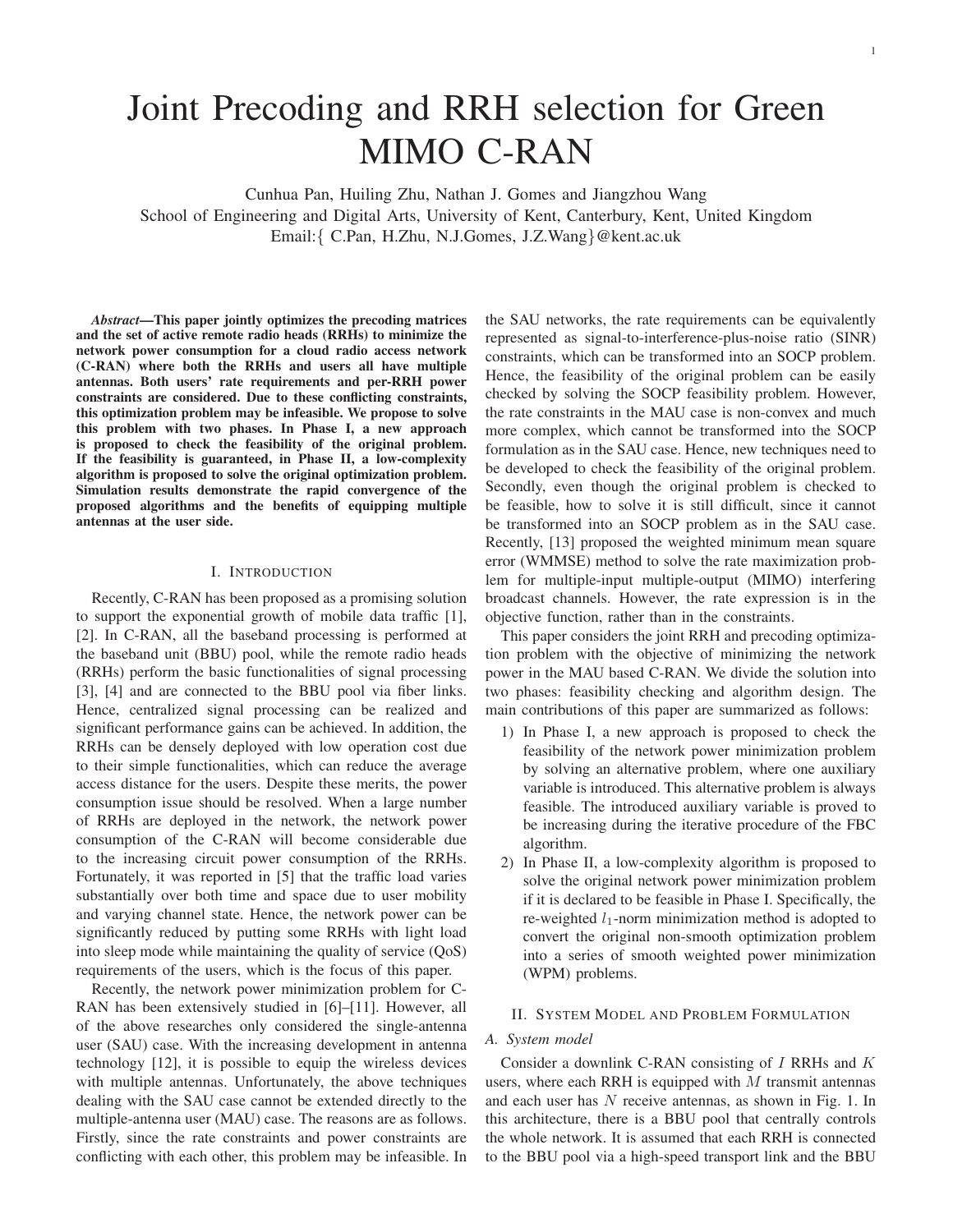

Fig. 1. Illustration of a C-RAN with nine RRHs that are connected to a BBU pool through transport links. In this example, the first RRH and the second RRH can be shut off to save power since they are far away from users.

pool has access to all users' channel state information (CSI), and can distribute all users' data to all the RRHs through transport links by using precoding matrices.

Let  $V_{i,k} \in \mathbb{C}^{M \times d}$  be the precoding matrix used by the ith RRH to transmit data vector  $\mathbf{s}_k \in \mathbb{C}^{d \times 1}$  to the kth user, where  $d$  is the number of data streams for each user, and  $\mathbf{s}_k$  is a Gaussian distribution vector with  $\mathbb{E}\left[\mathbf{s}_k \mathbf{s}_k^{\text{H}}\right] = \mathbf{I}_d$  and  $\mathbb{E} \left[ \mathbf{s}_k \mathbf{s}_l^H \right] = \mathbf{0}$ , for  $l \neq k$ . Let  $\mathbf{H}_k = [\mathbf{H}_{1,k}, \cdots, \mathbf{H}_{I,k}] \in \mathbb{C}^{N \times MI}$  be the channel matrix from all the RRHs to the *k*th user, where  $\mathbf{H}_{i,k} \in \mathbb{C}^{N \times M}$  denotes the channel matrix from the  $i$ th RRH to the  $k$ th user. By introducing a network-wide precoding matrix  $\mathbf{V}_k = \left[\mathbf{V}_{1,k}^{\text{H}}, \mathbf{V}_{2,k}^{\text{H}}, \cdots, \mathbf{V}_{I,k}^{\text{H}}\right]^{\text{H}} \in \mathbb{C}^{MI \times d}$ , the received signal vector at the kth user, denoted as  $y_k \in$  $\mathbb{C}^{N \times 1}$ , is given by

$$
\mathbf{y}_k = \mathbf{H}_k \mathbf{V}_k \mathbf{s}_k + \sum_{j \neq k} \mathbf{H}_k \mathbf{V}_j \mathbf{s}_j + \mathbf{n}_k, \tag{1}
$$

where  $n_k$  is the noise vector at the k<sup>th</sup> user, which is an additive Gaussian noise vector following the distribution  $\mathcal{CN}(\mathbf{0}, \sigma_k^2 \mathbf{I}_N)$ . Then, the achievable rate (nat/s/Hz) of the *k*th user is given by [14]

$$
R_k(\mathbf{V}) = \log |\mathbf{I} + \mathbf{H}_k \mathbf{V}_k \mathbf{V}_k^H \mathbf{H}_k^H \mathbf{J}_k^{-1}|,
$$
 (2)

 $\sum_{j \neq k} \mathbf{H}_k \mathbf{V}_j \mathbf{V}_j^H \mathbf{H}_k^H + \sigma_k^2 \mathbf{I}$  is the interference-plus-noise cowhere  $log(·)$  is the base of natural logarithm,  $J_k$  = variance matrix at the  $k$ th user, and  $V$  is the collection of all precoding matrices.

Let  $\mathcal{I} = \{1, \dots, I\}$  denote the set of all RRHs, A the active RRH set. The total power consumption can be modeled as

$$
\hat{P}(\mathcal{A}, \mathbf{V}) = \sum_{i \in \mathcal{A}} \frac{1}{\eta_i} P_i^{\text{tr}}(\mathbf{V}) + \sum_{i \in \mathcal{A}} P_i^{\text{c}} + \sum_{i \in \mathcal{I}} P_i^{\text{tl}} + P_{\text{BBU}}(3)
$$

where  $\eta_i$  is a constant accounting for the efficiency of the power amplifier of the *i*th RRH,  $P_i^{\text{tr}}(\mathbf{V})$  is the transmit power at the *i*th RRH, given by  $P_i^{\text{tr}}(\mathbf{V}) = \sum_{k=1}^K \|\mathbf{V}_{i,k}\|_F^2$  $^{2}_{F},~P^{c}_{i}$ denotes the circuit power consumption of the *i*th RRH,  $P_i^{\text{tl}}$ is a constant accounting for the power consumed on the *i*th transport links, and  $P_{\text{BBU}}$  is a constant accounting for the power consumed for signal processing in the BBU pool.

#### *B. Problem Formulation*

This paper aims to select some RRHs and optimize the precoding matrices to minimize the total network power consumption while guaranteeing all users' rate requirements and each RRH's power constraint, which can be formulated as

$$
\min_{\mathcal{A}, \mathbf{V}} \sum_{i \in \mathcal{A}} \frac{1}{\eta_i} \sum_{k=1}^K \|\mathbf{V}_{i,k}\|_F^2 + \sum_{i \in \mathcal{A}} P_i^c\n\n\text{s.t.} \quad R_k(\mathbf{V}) \ge R_{k,\min}, \forall k,\n\n\sum_{k=1}^K \|\mathbf{V}_{i,k}\|_F^2 \le P_{i,\max}, i \in \mathcal{A},\n\n\sum_{k=1}^K \|\mathbf{V}_{i,k}\|_F^2 = 0, i \in \mathcal{I} \setminus \mathcal{A},
$$
\n(4)

where  $R_{k,\text{min}}$  is the rate requirement for the kth user, and  $P_{i,\text{max}}$  is the transmit power constraint at the *i*th RRH.

Problem (4) is an MINLP problem and is NP-hard as proved in [15]. A brute-force solution to this problem is through the exhaustive search. However, the exhaustive search has exponentially prohibitive complexity, which is hard to be implemented in practice. Hence, this motivates us to develop low-complexity algorithms to solve Problem (4).

In addition, Problem (4) may be infeasible even when all RRHs are set in active mode due to the conflicting constraints of rate requirements and per-RRH power limits. Hence, we divide the solution to Problem (4) into two phases: In Phase I, we propose a method to check the feasibility of Problem (4); In Phase II, a low-complexity iterative algorithm is proposed to solve Problem (4).

#### III. PHASE I: FEASIBILITY CHECK METHOD

We construct an alternative problem by introducing an auxiliary variable  $\alpha$ :

$$
\max_{\alpha \geq 0,\mathbf{V}} \alpha
$$
\ns.t.  $R_k(\mathbf{V}) \geq \alpha^2 R_{k,\min}, \forall k,$   
\n
$$
\sum_{k=1}^K \|\mathbf{V}_{i,k}\|_F^2 \leq P_{i,\max}, \forall i.
$$
\n(5)

Obviously, Problem (5) is always feasible. This variable can be regarded as a feasibility indicator of the original Problem (4): if the optimal solution of  $\alpha$  is larger than or equal to one, the original Problem (4) is feasible; Otherwise, we claim that it is infeasible. However, due to the first set of constraints in (5), Problem (5) is a non-convex problem, which is difficult to solve. To handle this difficulty, we apply the relationships between WMMSE and the rate expression.

We consider the linear receiver filter so that the estimated signal vector is given by

$$
\hat{\mathbf{s}}_k = \mathbf{U}_k^H \mathbf{y}_k, \forall k. \tag{6}
$$

where  $U_k \in \mathbb{C}^{N \times d}$  is the receiver filter of the kth user. Since the signal vectors  $s_k$ 's and noise  $n_k$ 's are mutually independent, the mean square error  $(MSE)$  matrix at the  $k$ th user is given by

$$
\mathbf{E}_{k} = \left(\mathbf{U}_{k}^{H}\mathbf{H}_{k}\mathbf{V}_{k} - \mathbf{I}_{d}\right)\left(\mathbf{U}_{k}^{H}\mathbf{H}_{k}\mathbf{V}_{k} - \mathbf{I}_{d}\right)^{H} + \sum_{j \neq k} \mathbf{U}_{k}^{H}\mathbf{H}_{k}\mathbf{V}_{j}\mathbf{V}_{j}^{H}\mathbf{H}_{k}^{H}\mathbf{U}_{k} + \sigma_{k}^{2}\mathbf{U}_{k}^{H}\mathbf{U}_{k}.
$$
 (7)

By introducing a set of auxiliary matrices  $\{W_k \succeq 0\}$ , we define the following functions

$$
h_k(\mathbf{V}, \mathbf{U}_k, \mathbf{W}_k) = \log |\mathbf{W}_k| - \text{Tr}(\mathbf{W}_k \mathbf{E}_k) + d, \forall k. \quad (8)
$$

The following lemma establishes the relationships between the rate expression and function  $h_k(\mathbf{V}, \mathbf{U}_k, \mathbf{W}_k)$ .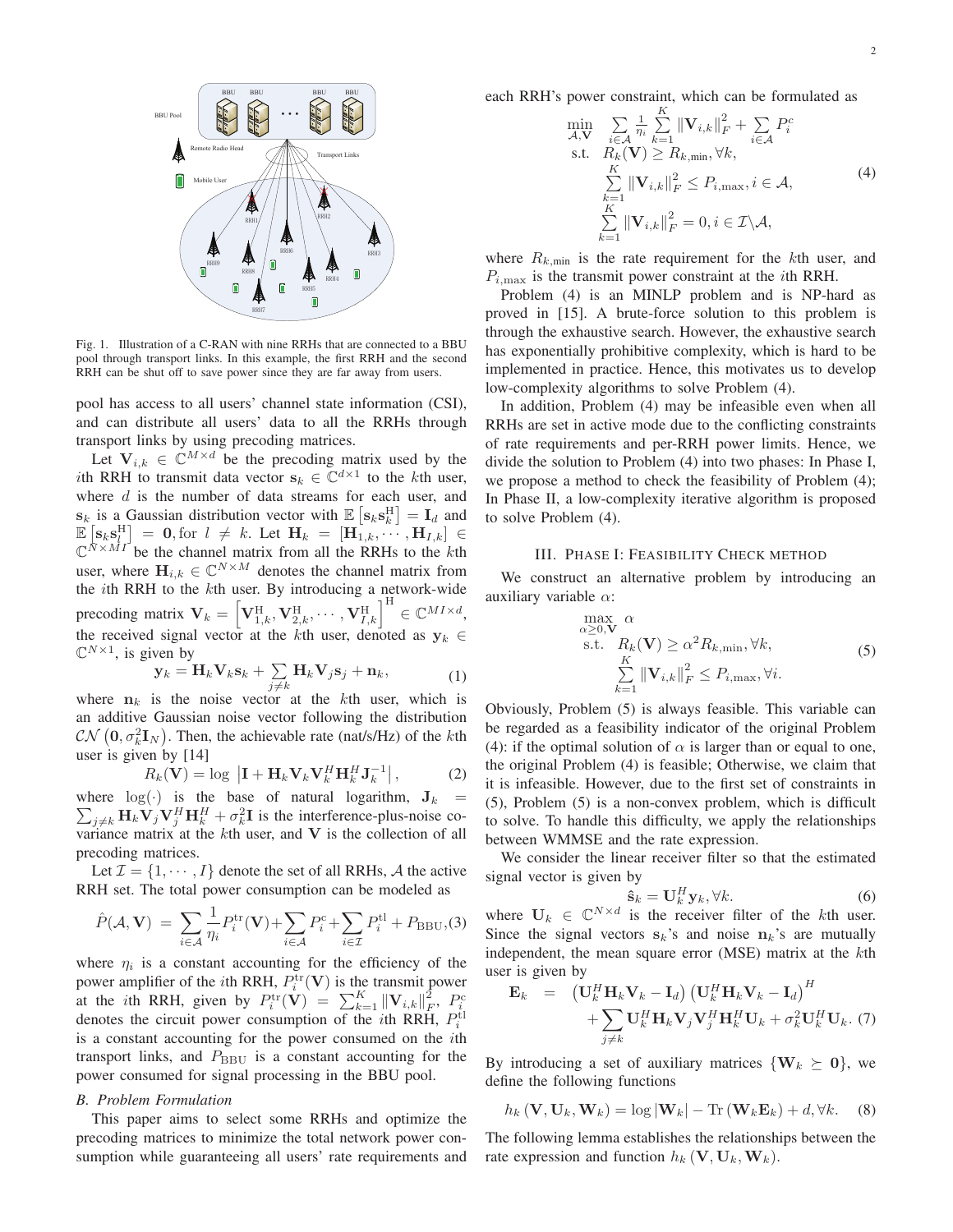*Lemma 1 [13] :*  $h_k(\mathbf{V}, \mathbf{U}_k, \mathbf{W}_k)$  is a concave function for each set of the matrices  $V, U_k$  and  $W_k$  when the other two are given. Given V,  $h_k$  (V,  $U_k$ , W<sub>k</sub>) is the lower-bound of the data rate  $R_k(\mathbf{V})$  in (2). The optimal  $\mathbf{U}_k,\mathbf{W}_k$  for  $h_k(\mathbf{V}, \mathbf{U}_k, \mathbf{W}_k)$  to achieve the data rate is given by

$$
\mathbf{U}_{k}^{\star} = \left(\sum_{j=1}^{K} \mathbf{H}_{k} \mathbf{V}_{j} \mathbf{V}_{j}^{H} \mathbf{H}_{k}^{H} + \sigma_{k}^{2} \mathbf{I}\right)^{-1} \mathbf{H}_{k} \mathbf{V}_{k}, \mathbf{W}_{k}^{\star} = \mathbf{E}_{k}^{\star -1}, \forall k,
$$
\n(9)

where  $\mathbf{E}_k^*$  is obtained by plugging the expression of  $\mathbf{U}_k^*$  into the  $k$ th user's MSE in  $(7)$ 

$$
\mathbf{E}_{k}^{\star} = \mathbf{I}_{d} - \mathbf{V}_{k}^{H} \mathbf{H}_{k}^{H} \left( \sum_{j=1}^{K} \mathbf{H}_{k} \mathbf{V}_{j} \mathbf{V}_{j}^{H} \mathbf{H}_{k}^{H} + \sigma_{k}^{2} \mathbf{I} \right)^{-1} \mathbf{H}_{k} \mathbf{V}_{k}.
$$

By replacing the first set of constraints in (5) with its lowerbound  $h_k$  (V,  $\mathbf{U}_k$ , W<sub>k</sub>), Problem (5) becomes

$$
\max_{\alpha \geq 0, \mathbf{V}, \mathbf{W}, \mathbf{U}} \alpha
$$
\ns.t.  $h_k(\mathbf{V}, \mathbf{U}_k, \mathbf{W}_k) \geq \alpha^2 R_{k, \min}, \forall k,$   
\n
$$
\sum_{k=1}^K \|\mathbf{V}_{i,k}\|_F^2 \leq P_{i, \max}, \forall i,
$$
\n(10)

where U and W are the collection of matrices  $U_k$ ,  $\forall k$  and  $\mathbf{W}_k, \forall k$ , respectively.

To solve Problem (10), we apply the block coordinate descent method: given  $V$ , update  $U$  and  $W$  by using (9); update  $\alpha$  and V with given U and W. We only need to solve the latter one. Putting the MSE expression in (7) into the first set of constraints in Problem (10) yields

$$
\max_{\alpha \geq 0, \mathbf{V}} \alpha
$$
\n
$$
\text{s.t.} \text{Tr}\left(\left(\tilde{\mathbf{H}}_{k}\mathbf{V}_{k}-\mathbf{I}_{k}\right)^{H}\mathbf{W}_{k}\left(\tilde{\mathbf{H}}_{k}\mathbf{V}_{k}-\mathbf{I}_{k}\right)\right)+\alpha^{2} R_{k,\text{min}}
$$
\n
$$
+\sum_{j \neq k} \text{Tr}\left(\mathbf{V}_{j}^{H}\tilde{\mathbf{H}}_{k}^{H}\mathbf{W}_{k}\tilde{\mathbf{H}}_{k}\mathbf{V}_{j}\right) \leq t_{k}, \forall k,
$$
\n
$$
\sum_{k=1}^{K} \|\mathbf{V}_{i,k}\|_{F}^{2} \leq P_{i,\text{max}}, \forall i.
$$
\n(11)

where  $\tilde{\mathbf{H}}_k = \mathbf{U}_k^H \mathbf{H}_k, \forall k$  and  $t_k = \log|\mathbf{W}_k| + d \sigma_k^2 \text{Tr} \left( \mathbf{U}_k^H \mathbf{U}_k \mathbf{W}_k \right)$ . Problem (11) can be equivalently transformed into the following problem

$$
\max_{\alpha \geq 0, \mathbf{V}} \alpha
$$
\ns.t.  $\|\mathbf{x}_k\|_2 \leq \sqrt{t_k}, \forall k$ ,  
\n $\| \mathbf{y}_i \|_2 \leq \sqrt{P_{i,\max}}, \forall i$ , (12)

where  $x_k$  is given by

$$
\mathbf{x}_{k} = \left[ \text{vec} \left( \mathbf{V}_{1}^{H} \tilde{\mathbf{H}}_{k}^{H} \mathbf{W}_{k}^{1/2} \right)^{H}, \dots, \text{vec} \left( \left( \mathbf{V}_{k}^{H} \tilde{\mathbf{H}}_{k}^{H} - \mathbf{I}_{k} \right) \mathbf{W}_{k}^{1/2} \right)^{H}, \dots, \text{vec} \left( \mathbf{V}_{K}^{H} \tilde{\mathbf{H}}_{k}^{H} \mathbf{W}_{k}^{1/2} \right)^{H}, \alpha \sqrt{R_{k, \text{min}}} \right]^{H}
$$

and  $y_i$  is given by

$$
\mathbf{y}_{i} = \left[\text{vec}(\mathbf{V}_{i,1})^{H}, \cdots, \text{vec}(\mathbf{V}_{i,K})^{H}\right]^{H}.
$$
 (13)

Problem (12) is an SOCP that can be efficiently solved.

Based on the above analysis, the FBC algorithm for checking the feasibility of the original optimization problem (4) is formally described in Algorithm 1.

- 1: Initialize iterative number  $n = 1$ , the maximum number of iterations  $n_{\text{max}}$ . Initial precoding matrices  $V^{(0)}$  such that the per-RRH power constraints are satisfied. Calculate  $\mathbf{U}^{(0)}$  and  $\mathbf{W}^{(0)}$  by using (9) with  $\mathbf{V}^{(0)}$ ;
- 2: With  $\mathbf{U}^{(n-1)}$  and  $\mathbf{W}^{(n-1)}$ , update  $\alpha^{(n)}$  and  $\mathbf{V}^{(n)}$  by solving the SOCP problem  $(12)$ ;
- 3: Update  $\mathbf{U}^{(n)}$  and  $\mathbf{W}^{(n)}$  as in (9) with  $\mathbf{V}^{(n)}$ ;
- 4: If  $\alpha^{(n)} \geq 1$ , declare that Problem (4) is feasible and output  $V^{(n)}$  for the initialization of Phase II and terminate; If  $\alpha^{(n)}$  < 1 and  $n \geq n_{\text{max}}$ , declare that Problem (4) is infeasible and terminate; Otherwise, set  $n \leftarrow n + 1$  and go to step 2.

**Theorem 1:** The sequence of  $\alpha$  generated during the iterative procedure of the FBC algorithm is monotonically increasing.

*Proof:* The details are omitted due to space limit.  $\Box$ 

#### IV. PHASE II: A LOW-COMPLEXITY ALGORITHM TO SOLVE PROBLEM (4)

In this section, we provide a low-complexity algorithm to solve Problem (4) if it is claimed to be feasible in Phase I.

#### *A. Reweighted* 1*-norm minimization*

By using the  $l_0$ -norm, the objective function of Problem  $(4)$ is equivalent to

$$
\sum_{i=1}^{I} \frac{1}{\eta_i} \sum_{k=1}^{K} \|\mathbf{V}_{i,k}\|_{F}^{2} + \sum_{i=1}^{I} \left\| \sum_{k=1}^{K} \|\mathbf{V}_{i,k}\|_{F}^{2} \right\|_{0} P_{i}^{c}.
$$
 (14)

Then the non-smooth  $l_0$ -norm objective can often be approximated by a re-weighted  $l_1$ -norm,

$$
\left\| \sum_{k=1}^{K} \|\mathbf{V}_{i,k}\|_{F}^{2} \right\|_{0} \approx a_{i}^{(n)} \sum_{k=1}^{K} \|\mathbf{V}_{i,k}\|_{F}^{2}
$$
 (15)

where  $a_i^{(n)}$  is a weight factor of the *i*th RRH at the *n*th iteration that is iteratively updated as

$$
a_i^{(n)} = \frac{1}{\sum\limits_{k=1}^K \left\| \mathbf{V}_{i,k}^{(n)} \right\|_F^2 + \delta}, \forall i,
$$
 (16)

where  $\delta$  is a small constant parameter and  $V_{i,k}^{(n)}$  is the solution in the *th iteration.* 

By using the approximation in (15), we have the following problem that should be solved in the  $n$ -th iteration

$$
\min_{\mathbf{V}} \sum_{i=1}^{I} \omega_i^{(n-1)} \sum_{k=1}^{K} ||\mathbf{V}_{i,k}||_F^2
$$
\ns.t.

\n
$$
R_k(\mathbf{V}) \ge R_{k,\min} \forall k,
$$
\n
$$
\sum_{k=1}^{K} ||\mathbf{V}_{i,k}||_F^2 \le P_{i,\max}, \forall i
$$
\n
$$
\omega_i^{(n-1)} = \frac{1}{n} + a_i^{(n-1)} P_i^c.
$$
\n(18)

where

the WMMSE method.

 $\eta_i$  $\dot{i}$ Based on the above analysis, the re-weighted  $l_1$ -norm (RLN) algorithm to solve Problem (4) is given in Algorithm 2.

Problem (17) can be similarly solved as Problem (5) by using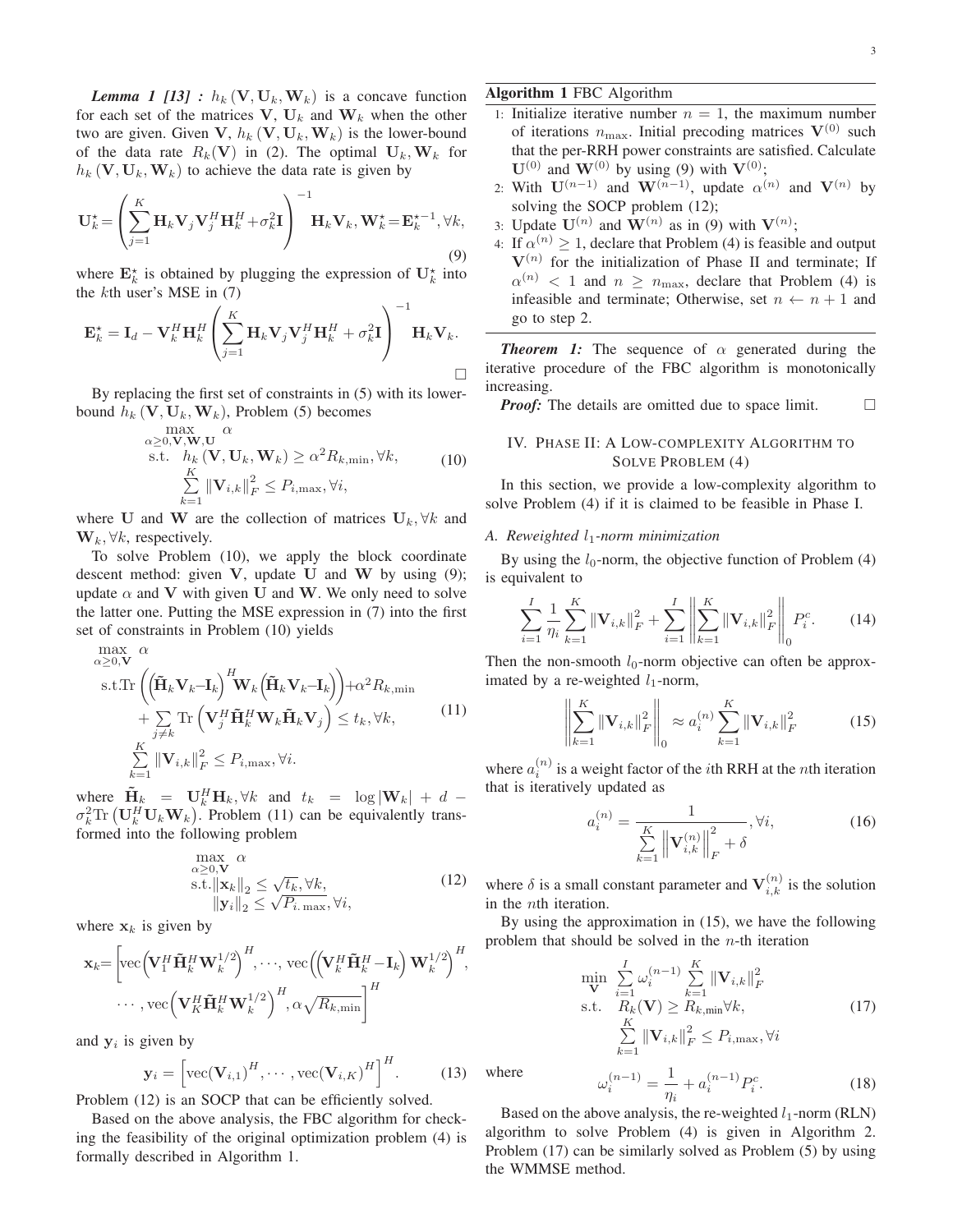**Algorithm 2** RLN algorithm

- 1: Initialize a small  $\delta$ , the iterative number  $n = 1$ , the maximum number of iterations  $N_{\text{max}}$ . Initialize  $\mathbf{V}^{(0)}$  with the outputs given by Phase I, calculate  $\{\omega_i^{(0)}, \forall i\}$  in (18);
- 2: Given  $\{\omega_i^{(n-1)}, \forall i\}$ , solve Problem (17) to get  $V^{(n)}$  by using the WMMSE algorithm;
- 3: Update  $\{\omega_i^{(n)}, \forall i\}$  as in (18) with  $\mathbf{V}^{(n)}$ ;
- 4: If  $n \geq N_{\text{max}}$ , terminate. Otherwise, set  $n \leftarrow n + 1$  and go to step 2.



Fig. 2. Convergence performance of the FBC algorithm under different numbers of receive antennas.

#### V. SIMULATION RESULTS

In this section, we present simulation results to evaluate the performance of the proposed algorithms. Consider one square C-RAN network with  $[-1000 1000] \times [-1000 1000]$ meters. It is assumed that all the users and RRHs are uniformly and independently distributed in this region. We adopt the channel model that consists of four parts: 1) the long term evolution (LTE) standard path loss model:  $PL_{i,k} = 148.1 +$  $37.6 \log_{10} d_{i,k}$  (dB), where  $d_{i,k}$  (in km) is the distance from the ith RRH to the  $k$ th user; 2) Log-normal shadowing with zero mean and 8 dB standard derivation; 3) Rayleigh fading with zero mean and unit variance [16]–[18]; 4) transmit antenna power gain of 9 dBi. Each user is assumed to have the same rate requirement, i.e.,  $R_{\min} = R_{k,\min}, \forall k$ . The number of data streams is set as  $d = \min\{M, N\}$ . Unless stated otherwise, the system parameters are set as follows: error tolerance is  $\varepsilon = 10^{-3}$ , system bandwidth is 10 MHz, thermal noise power density is -174 dBm/Hz,  $I = 10$ ,  $K = 8$ ,  $M = 2$ ,  $N = 2$ ,  $P_{i,\text{max}} = 5W, \eta_i = 25\%$  [19],  $P_i^{\text{c}} = 5.6W, P_i^{\text{tl}} = 5.05W, \forall i$ ,  $P_{\rm BBU} = 20W$  [8], [20].

Fig. 2 shows the convergence behaviour of the FBC algorithm for different numbers of receive antennas N when  $M = 4$ and  $R_{\text{min}} = 10$  nats/s/Hz. It can be seen from Fig. 2 that the value of  $\alpha$  monotonically increases during the iterative procedure, which verifies the theoretical results in Theorem 1. It is also observed that the convergence speed is slightly affected by the number of receive antennas. As expected, the converged value of  $\alpha$  increases with the number of receive antennas since more degrees of freedom are available with more receive antennas. This means that more receive antennas can support more users.

To show the benefits of equipping multiple antennas at each user, Fig. 3 shows the effect of the number of receive antennas



Fig. 3. Feasibility probabilities under different numbers of receive antennas with  $M = 4$ .



Fig. 4. (a) Total power consumption versus the number of iterations; (b) The number of active RRHs versus the number of iterations. The rate requirement for each user is set as  $R_{\text{min}} = 2$  nats/s/Hz.

on the feasibility percentage, which is defined as the ratio of the number of feasible channel realizations to the total number of channel realizations. For each number of receive antennas, 500 randomly generated channels are checked. As seen from Fig. 3, the feasibility percentage dramatically increases with the number of receive antennas, which means more receive antennas can admit more users.

The convergence performances of the RLN algorithm are shown in Figs. 4 (a) and (b) for the total power consumption and the number of the remaining RRHs in each iteration, respectively. Three different values of  $\delta$  are tested, i.e.,  $\delta =$  $10^{-3}$ ,  $10^{-5}$  and  $10^{-9}$ . One randomly generated channel that is checked to be feasible by the FBC algorithm is used to obtain the convergence behaviour. It can be seen from the figures that for all considered values of  $\delta$ , both the number of active RRHs and the total power consumption decrease rapidly. At the converged state, only six RRHs are active. Compared to the full cooperation strategy where all RRHs are active, we can save large amount of power as seen from Fig. 4 (a).

Next, we compare the performance of the RLN algorithm with the following RRH selection methods:

- <sup>∙</sup> Exhaustive search (Exhau-search) method: In this method, we check all possible  $A$  and choose one with the least power consumption. It has an exponential complexity, which serves as the performance benchmark.
- <sup>∙</sup> Successive RRH selection (Succesive-sel) method: This method first lets all the RRHs be active and then gradually removes the RRHs according to their transmit power from the lowest to the highest until the problem becomes infeasible.